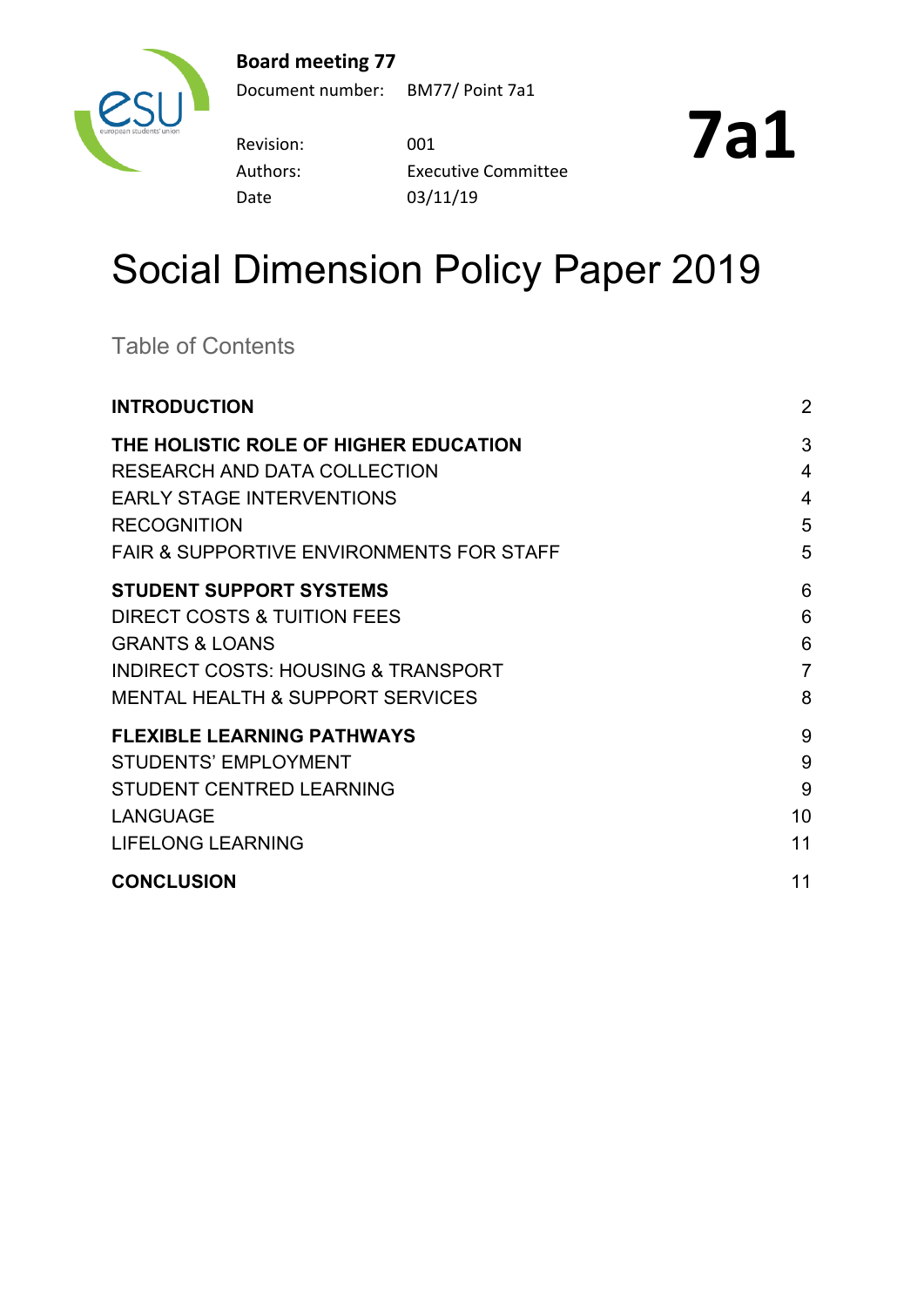# <span id="page-1-0"></span>INTRODUCTION

The Social Dimension of Higher Education has been defined most prominently in the Bergen, London and Yerevan Communique. The London Communique defined the social dimension as the societal aspiration that the student body entering, participating in and completing higher education at all levels should reflect the diversity of our populations<sup>1</sup>. This, however, remains an aspiration that is still very far from being achieved. This definition clearly outlines the link between the student population and society, which is an inseparable one, as the two coexist together within the larger community.

While countries have been dealing with this question over the years, results in many national and international studies show that inequity based on socio-economic status, parental education, gender, country-of-origin, rural background and other factors remains stubbornly persistent in our Higher Education systems. While improvement has been shown, analysis of this improvement over the last 40 years shows that that it could take over 100 years for disadvantaged groups to catch up with their more advantaged peers, should the current rate of improvement be maintained $2$ .

From ESU's perspective, there are some fundamental aspects that cannot be overlooked when discussing what falls within the remit of the Social Dimension of Higher Education. Accessibility, transition and conditions which allow for completion of higher education by all individuals, regardless of their status or background remains at the core of this topic, and guides the different facets that are referenced in this policy paper. The reflection of society within Higher Education entails more than widening accessibility clauses, and in fact more emphasis needs to be put on following up on good practices of how to foster a diverse student population and to continue with the different needs of separate individual, and to steer away from the one size fits all approach. Governments and Institutions have a shared role in ensuring that proper policies are in place to secure the availability of accurate, reliable and effective information, counselling and guidance about prospects in HE

<sup>1</sup> London Communique,

[http://ehea.info/Upload/document/ministerial\\_declarations/2007\\_London\\_Communique\\_English](http://ehea.info/Upload/document/ministerial_declarations/2007_London_Communique_English_588697.pdf) [\\_588697.pdf](http://ehea.info/Upload/document/ministerial_declarations/2007_London_Communique_English_588697.pdf)

<sup>2</sup>Tupan-Wenno, M., Camilleri, A.F., Fröhlich M., King, S. (2016) *Effective Approaches to Enhancing the Social Dimension of Higher Education*. Knowledge Innovation Centre.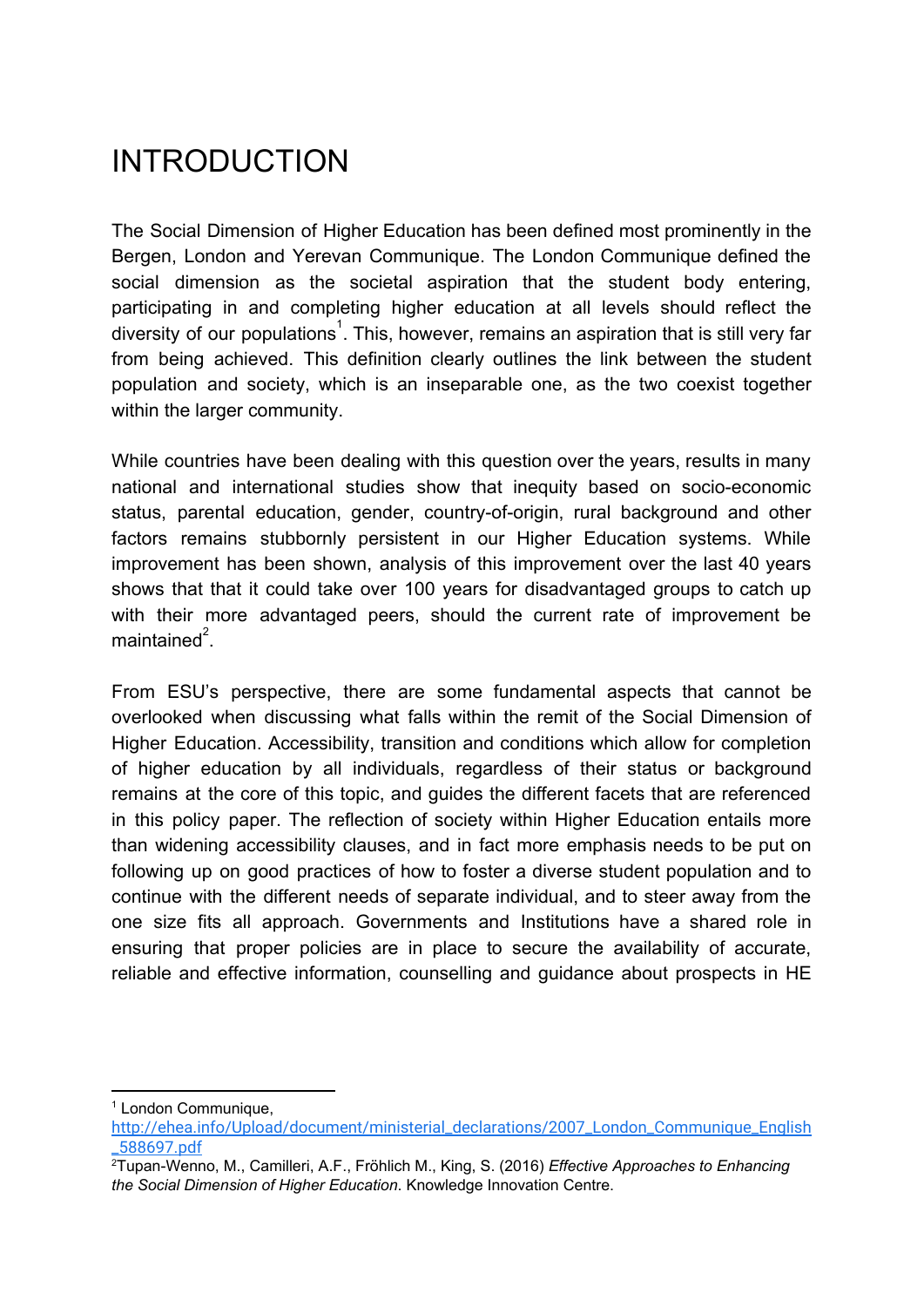for potential and enrolled students in order to increase their access, participation in and completion of HE studies. $3$ 

The value of non-discrimination is part and parcel of this process, and is a cornerstone towards achieving comprehensive diversity within the system. Whilst progress has been made in this regard, there still remains a lot of room for improvement as the situation in practice is still very different to that written into policy, where the latter is in place. Controversially, there are also countries where widening access to higher education doesn't feature in national policy or practice. Non-discrimination is not the end-goal, however, as mere tolerance should be superceded by a climate of inclusion, mutual care, safety, and diversity, with an intersectional and conscious approach taken with all issues.

To be able to meet the dimensions laid out in this paper, countries need to have a very clear understanding of what constitutes the underrepresented, disadvantaged and minority groups or individuals within their respective societies. At the same time, it needs to be understood that the so-called majority or minority groups are not necessarily actual groups (i.e. fixed entities with identifiable members). The term 'groups' simply signifies dominant categories that are in play in society and that describes ideas allotted to individual people who are believed to fit such labels.<sup>4</sup>

It is therefore imperative to walk the fine line between falsely believing that individuals defined into a group all have the same needs and interests, or similarly falsely believing that since individual differences always exist and matter, including voices of people from marginalized groups is futile, unnecessary or impractical. Walking this line, we can move towards creating spaces and institutions which allow all individuals to flourish, and to realize their potential to the fullest.

# <span id="page-2-0"></span>THE HOLISTIC ROLE OF HIGHER EDUCATION

Higher Education is a firmly established fundamental institution and part of our society, as well as one of the most important mechanisms to steer our way through social, cultural, and economic changes in our societies. It is key to ensuring a prosperous, stable and inclusive society. However, this crucial role is put into

<sup>&</sup>lt;sup>3</sup> BFUG Advisory Group 1 Social Dimension (2018-2020)- Draft Version of the Principles and Guidelines of the Social Dimension,

[http://www.ehea.info/Upload/BFUG\\_FI\\_TK\\_67\\_5\\_5b\\_AG1\\_Principles\\_and\\_Guidelines.pdf](http://www.ehea.info/Upload/BFUG_FI_TK_67_5_5b_AG1_Principles_and_Guidelines.pdf) <sup>4</sup> Tupan-Wenno, M., Camilleri, A.F., Fröhlich M., King, S. (2016) *Effective Approaches to Enhancing the Social Dimension of Higher Education*. Knowledge Innovation Centre.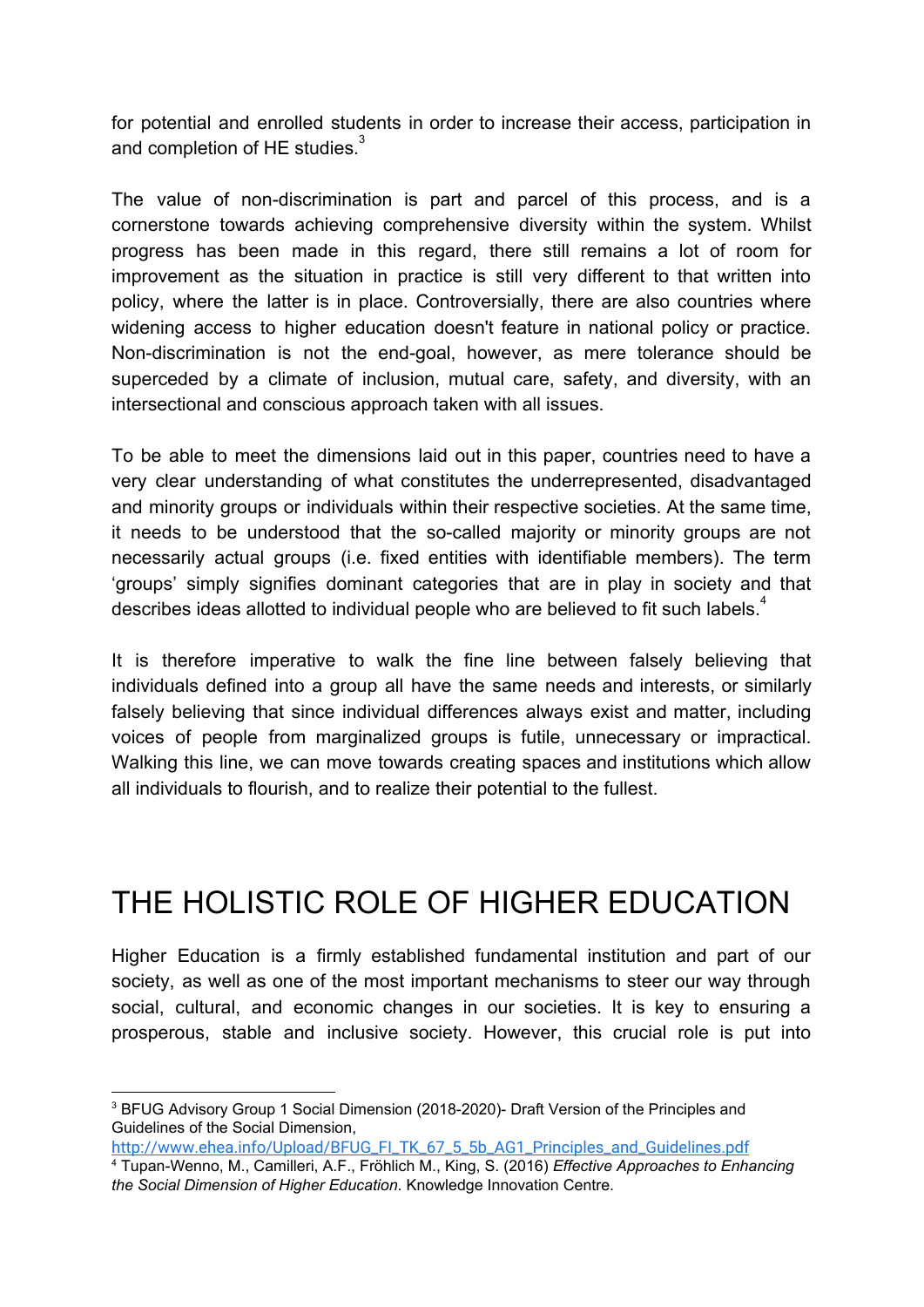jeopardy when higher education is not equally accessible or reflective of the diversity of the society, thus remaining a privilege of those with advantaged backgrounds.

Therefore, it is essential that the student body entering higher education should represent and serve as a proof of the diversity, inclusion and participation in the general society. Aside from this, it is important to also secure diversity within the academic and administrative staff employed in Higher Education Institutions. They should also mirror the diversity in society. This is not only important for enhancing the quality of education and legitimacy of higher education as an institution, but also to ensure a welcoming, comfortable and inclusive environment for diverse groups of students entering higher education.

ESU strongly believes that access to higher education is not only a human right but is also fundamental to the functioning of a society. For ESU, access means much more than a simple lack of legal restrictions to education (even though these should similarly be abolished). As outlined in this paper, ensuring access requires proactive measures by states, considerations of policy areas not commonly thought of as related to Higher Education, cultural shifts and shifts in understanding in many fields, and a true commitment by all stakeholders to focus on the Social Dimension as a key priority in the field of Higher Education.

#### <span id="page-3-0"></span>**RESEARCH AND DATA COLLECTION**

To ensure the greatest possible social impact of measures designed to broaden the accessibility of higher education, policy-making must rely on high quality research and involve the participation of representatives of affected populations. Specific mechanisms should be put in place to ensure diversity and to guarantee equal opportunities within Higher Education. Thorough research must be conducted to explore what is keeping people from varying backgrounds and conditions from accessing, transitioning within, or completing Higher Education. In addition, comprehensive policy measures must be put in place to remove these barriers. Policies and initiatives intended to widen access to Higher Education should target people in all stages of their lives. Also, research should help policy makers understand what 'underrepresented groups' consist of, and provide examples of people that are underrepresented or are seen as coming from 'disadvantaged backgrounds'.

However, the potential effects that social research can have on vulnerable populations must always be taken into account. Care should be taken to avoid essentializing social groups. The development of methodologies of data collection should involve the participation of people from varying backgrounds to provide feedback on practices of categorization based on group identity.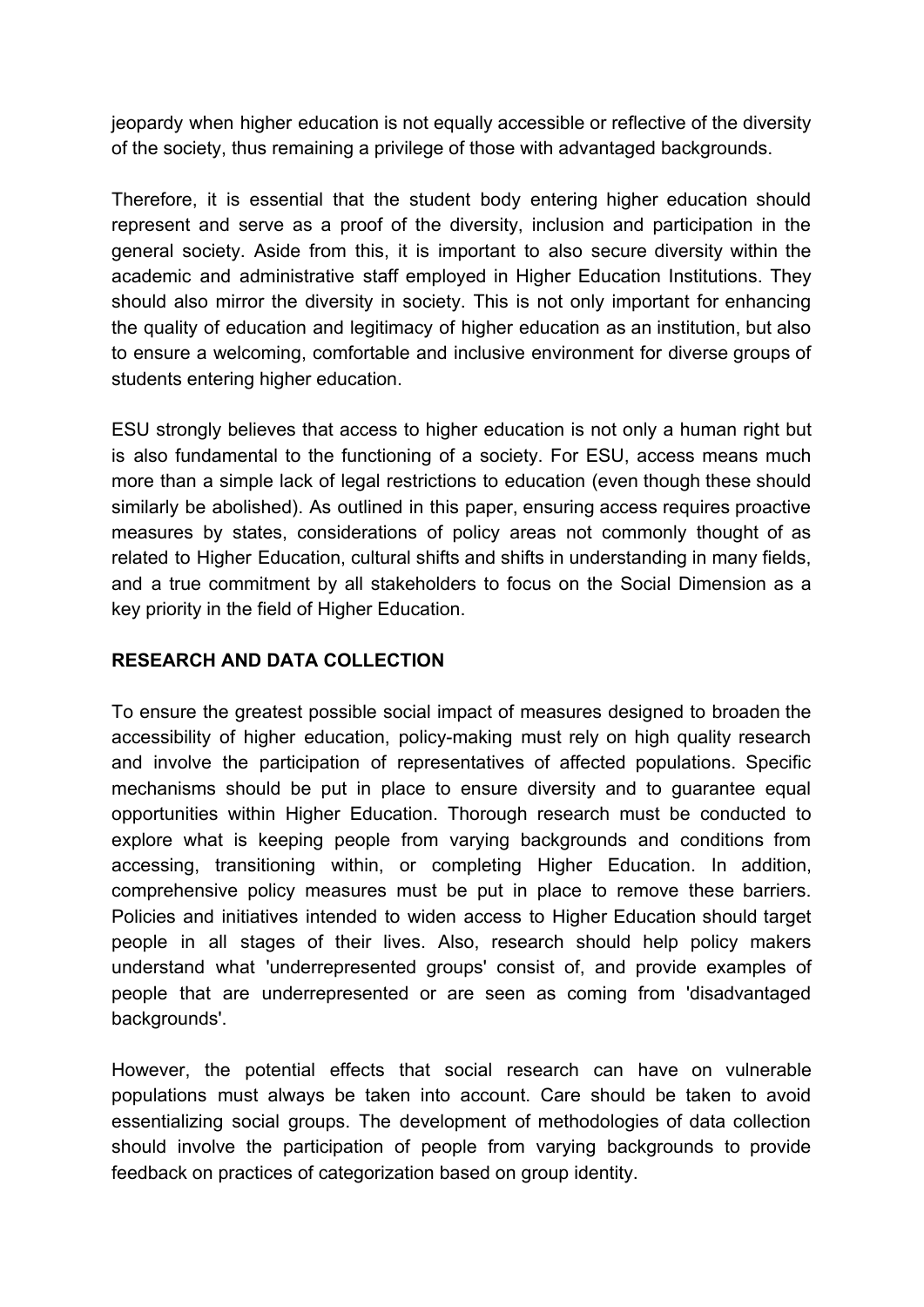Furthermore, careful attention has to be paid to the security of every individual data, this means to ensure proper data protection and to anonymize data. This is of special importance when it comes to the safeguarding of minorities and groups that are discriminated against and it should generally be the ethical foundation of research and data protection.

#### <span id="page-4-0"></span>**EARLY STAGE INTERVENTIONS**

Alongside this, there should be a fostering of greater understanding about how Higher Education systems (and education systems overall) feed into inequality, exclusion, disadvantage and polarization within societies. Research concerning barriers and representation within higher education shouldn't be limited to affordability. Rather, it should delve into prospective students' reasoning on whether to enter higher education, what field to study in, what type of education to seek, and other such concerns. These choices, and the student's freedom, or lack thereof, in making them, greatly affect their future as well as the society at large. Early stage interventions are a key mechanism to achieve the goal of widening access and participation in Higher Education. From an early age on, such as already in primary and secondary education systems and based on research, both direct and implicit barriers to enable the access to Higher Education must be removed, along with cultural and social barriers restricting access and choice for students. This also applies to prospective mature students, and those on different education paths. Guidance programmes, academic goal setting, tutoring, first year transition programs, learning communities and other such mechanisms should support students upon entering HE, and help them in their path to completion. ESU believes that the admission system into higher education should ensure equal access to students from all backgrounds. The admission system at HEI's should contribute to greater social mobility and should not solely be based on grade average, entrance exams and standardised testing, which can be in favour of students from more privileged socio-economic background. ESU calls for universities to use more diverse methods of admissions that cater for people from diverse secondary education backgrounds.

#### <span id="page-4-1"></span>**RECOGNITION**

Another key aspect of widening access to Higher Education is putting in place simple, flexible, effective, non-discriminatory and comprehensive recognition procedures, both for formal and non-formal prior learning, and for other previously gained competences. Barriers encountered in seeking recognition disincentivize potential students from entering Higher Education. Mechanisms used to monitor the causes of inequity in accessing Higher Education should also be used to constantly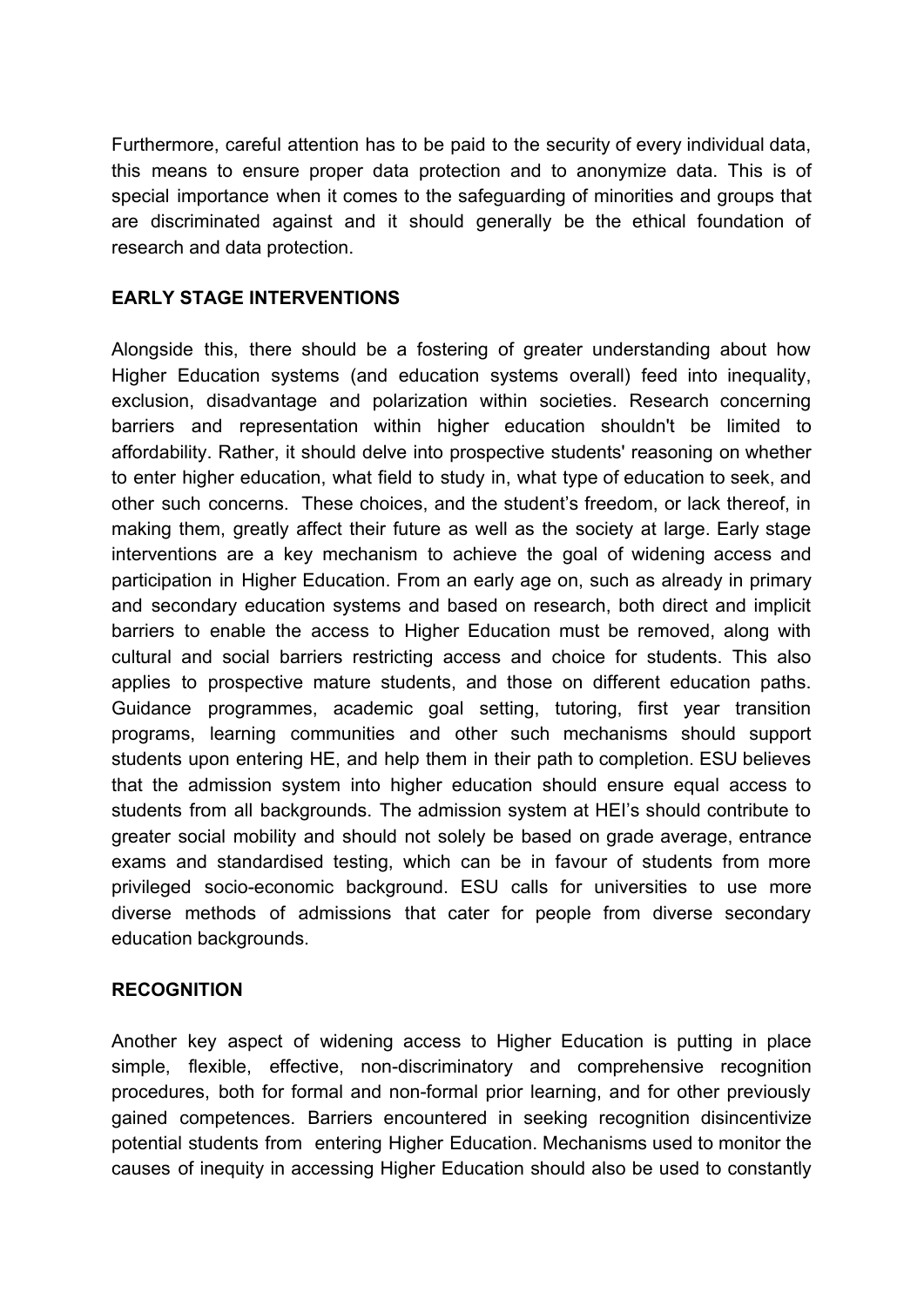improve recognition processes, to ensure access to them for everyone. It is very important that there is constant communication and collaboration between HEIs (higher education institutions), national authorities, recognition agencies, student representatives and other stakeholders in order to create more suitable and efficient conditions for students. In addition, the staff dealing with this area needs to have the necessary training and knowledge to ensure transparency and fairness of these processes.

Improving recognition procedures is also of crucial importance for including refugees, displaced persons, and people in refugee-like situations in Higher Education. Barriers to providing proof of prior learning are often encountered if documentary evidence is incoherent or not in hand, in accordance with Article VII of the Lisbon Convention (1997) adopted by the Council of Europe under European Treaty n. 165. Efficient and fair procedures should be in place to comprehensively assess whether these potential students fulfil the relevant requirements to access higher education. That is why ESU supports the involvement of all the countries within the EHEA in and the recognition by HEIs of the project of the European Qualifications Passport for Refugees<sup>5</sup>. On this line, it is important to recognise the value of self-assessment, as well as to provide individual counselling, allowing the individual to take ownership of the process. It is important to provide individual counselling, allowing the individual to take ownership of the process, as well as to recognise the value of self-assessment. The development of National Qualifications Frameworks (NQFs) within Europe is a very positive move in terms of assisting migration through recognition of a standard qualifications framework. It is however extremely important that NQFs and accrediting bodies allow some flexibility within the NQF, and that resources are made available for interpreting and explaining the frameworks to newly arrived communities. It is also important to promote initiatives to facilitate refugees' access to universities, working with HEIs and governments, granting scholarships to refugee and asylum seeking students with the adhesion of more European countries to the experience of U4Refugees programme, in partnership with UNHCR.

#### <span id="page-5-0"></span>**FAIR & SUPPORTIVE ENVIRONMENTS FOR STAFF**

Keeping in mind the importance of the staff, who are employed in Higher Education Institutions, we should fully acknowledge the necessity for fair and supportive work environments, which allows and encourages them to grow, develop and foster the same fundamental values outlined in this policy. We must recognize that staff working conditions directly relate to student learning conditions. Issues such as

<sup>5</sup> The European Qualifications Passport for Refugees is a document providing an assessment of the higher education qualifications based on available documentation and a structured interview. (https://www.coe.int/en/web/education/recognition-of-refugees-qualifications)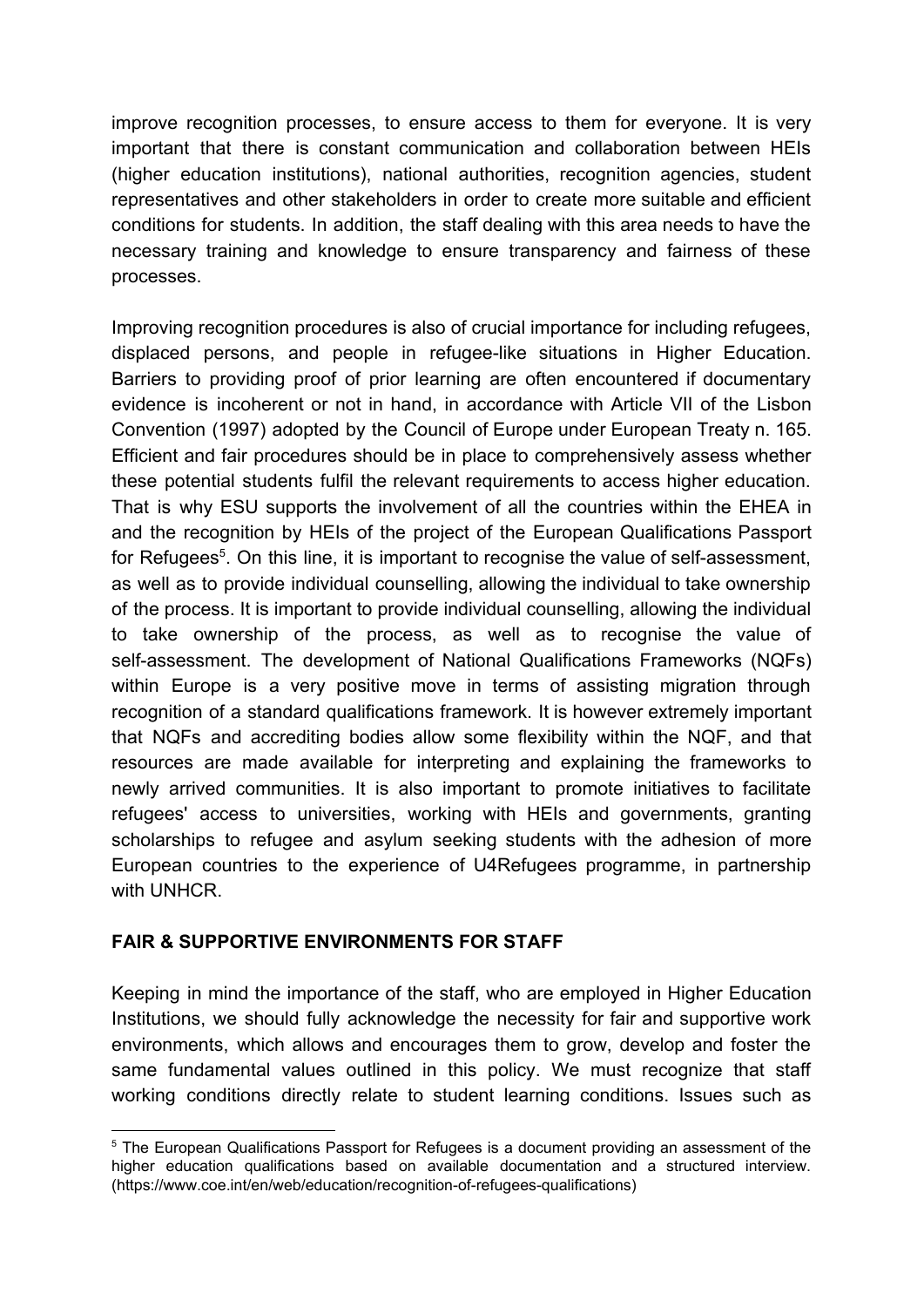precarity, low pay, attacks on pensions and gender and ethnic minority pay gaps are not in the interests of staff and students. As the society and HE is changing rapidly, mechanisms should be in place to analyse the needs of staff and to ensure proper training for people working in HEIs, to equip them with sufficient resources and qualifications as well as teaching, language, and interpersonal skills. In addition good working conditions in HEIs will help to foster the diversity among the staff members because vulnerable groups are in many situation less likely to take the risk of pursuing a career in academia. This would again have a positive effect on the diversity of students.

### <span id="page-6-0"></span>STUDENT SUPPORT SYSTEMS

Before even tackling the issues related to costs and affordability of higher education, and as mentioned with regards to widening access to Higher Education, there is a strong need for adapted guidance systems and accurate information. This is crucial from the point of view of accessibility: the diversity of prospective students' backgrounds needs to be fully understood and taken into account by HEIs, especially when communicating about their programmes, in order to include as many potential students as possible and maximize the likelihood of completion. Accurate guidance and information when considering entering or continuing in HE will lead to students being able to choose what type of higher education, as well as what programme would suit them best. Those responsible for delivering student guidance should have the possibility to be trained accordingly, in order to ensure their services are adequate to the needs of a diverse student population.

The affordability of higher education is often mentioned when discussing the social dimension of higher education, especially from the point of view of accessibility and completion. However, affordability needs to be understood as a broad concept, containing all sorts of financial and material aspects of education. These aspects, or costs, can be divided into two categories: direct costs, and indirect costs.

#### <span id="page-6-1"></span>**DIRECT COSTS & TUITION FEES**

The direct costs include everything that is directly linked to the programme chosen by the student: tuition fees, books, tools and materials necessary for class work practical learning experiences, exams and research, among others. In this regard, support systems can be established in order to help less advantaged students to cover their tuition fees, buy materials needed, or mitigate other costs. These are the support systems that are often the most talked about when tackling financial accessibility. They are much needed - having to pay tuition fees, or purchase a number of books at the beginning of a semester can become a barrier for less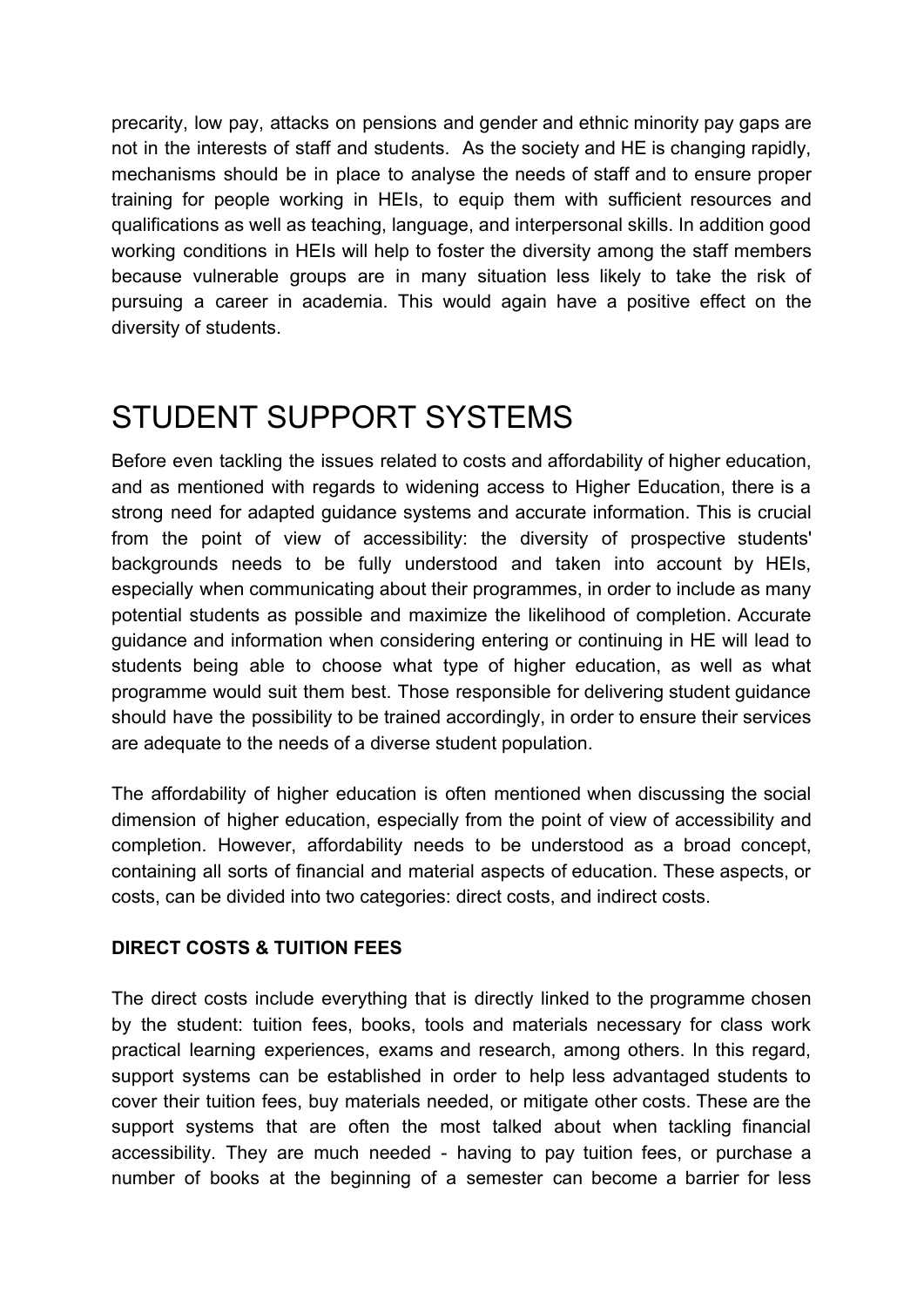privileged students, for instance from socio-economically disadvantaged backgrounds. In order to enable everyone to study, it is essential that systems are set to help them cover these direct costs.

#### <span id="page-7-0"></span>**GRANTS & LOANS**

In accordance with the International Covenant on Economic, Social and Cultural Rights, Article 13, ratified by a large part of international actors, it is crucial to reaffirm that, eliminating tuition fees is the simplest and best way to improve the accessibility of higher education and ESU stands strongly in favour of this being the goal of every higher education system. Keeping this in mind, even systems with no tuition fees often place financial burdens on students through indirect or hidden costs. In any case, removing all tuition fees is not the final step towards having an inclusive HE system and countries should provide enough financial support for students to be able to sustain themselves and compensate the direct and indirect costs of studying. Grants should be the main solution set by states to support students. They should be sufficient to enable students from any background to undertake and complete their study programme in the best conditions possible. These grants should also reflect costs of living in the location of study and the amount should be regularly updated. Student groups with additional fixed costs (e.g. students with caring obligations, students with children) need to have additional financial support through additional grants or similar systems.

ESU is strongly in favour of the establishment of grant systems over loan systems loan systems only reflect a failure by the state to provide a sufficient grant system and public services while grants are the most preferable way to invest in the future of the citizens of a given country because it does not create a debt for the students who are already the most in need of financial support. Grants do not only guarantee more accessibility to higher education, they also enable students to have more chances of completing their studies, as they lessen the likeliness of having to work an excessive amount of hours to earn enough money to sustain a decent living standard. Whether through grants, free or subsidized services, or any combination of these, states must ensure that students from any background are able to undertake and complete their studies. ESU also maintains a strong position that loan systems are not a replacement at all to these obligations of the states. Student support mechanisms, such as grants, should not be given based on performance criteria, such as academic merits, but should be applied universally.

### <span id="page-7-1"></span>**INDIRECT COSTS: HOUSING & TRANSPORT**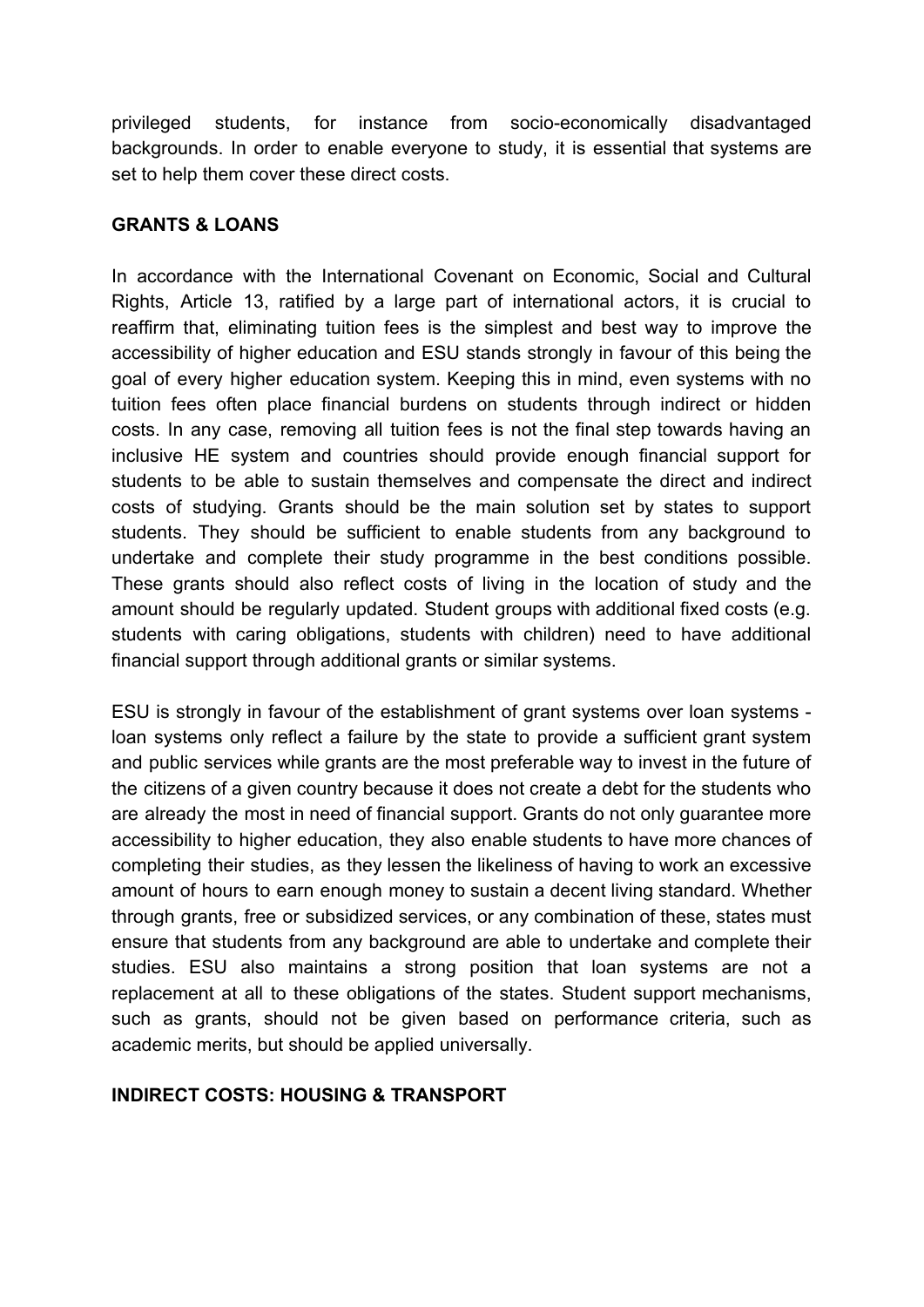The indirect costs of higher education are less often mentioned than the direct ones. Less visible at first glance, they can prove to be one of the many barriers to higher education. Two of the most important indirect costs are housing and transportation.

Regarding housing, three principles must guide policy aimed at it: affordability, accessibility and sustainability. States must make sure that anyone who wishes to study in Higher Education has access to an affordable place to live. This can be achieved through designated student housing, but in cases where that isn't sufficient, policies and systems must be in place to ensure affordability in the rental market.

States have an obligation to actively ensure that enough affordable and accessible housing is available. When considering availability, the variety of housing should also be kept in mind, to ensure access to Higher Education for people with varying needs regarding housing. This affects especially those students with accessibility requirements, since regular rental markets are often unable to meet their needs, and they often face discrimination and exclusion. Similarly, both short-term and recurrent temporary housing needs to be available for mobile students, students traveling between campuses for studies, and students with other such needs. Finally, the quality and environmental sustainability of the housing is of utmost importance. Any housing meant for students needs to provide facilities needed to sustain a decent life, be up to high construction standards, properly heated, and clean. Students should not be forced out of their student housing at any point during the length of their study period. Ideally, there should also be a buffer period after the studies have ended.

People from disadvantaged or marginalized backgrounds have to be meaningfully included in decision making over design of student housing and infrastructure for student use, as well as policy making within the same field. States need to work proactively to guarantee a legal environment that prevents discimination, fraudulent practices, and exploitation of students seeking housing. Access to housing has to be free from any discrimination, unnecessary hassle, and struggles. Special protections must be in place for prospective students who are at a higher risk of encountering racism, xenophobia, and exclusion due to their background or accessibility requirements. Everyone starting their studies or moving anywhere to study should feel secure in their access to housing.

Another indirect cost of education, and a potential obstacle to access to higher education, is transportation. Affordable, accessible, sustainable and efficient transport options must exist for students, to ensure equal access to Higher Education. Public transportation needs to be free for students regardless of their age. Here too accessibility requirements must be an essential concern in the design of transport networks. Transport must be accessible to all, including those from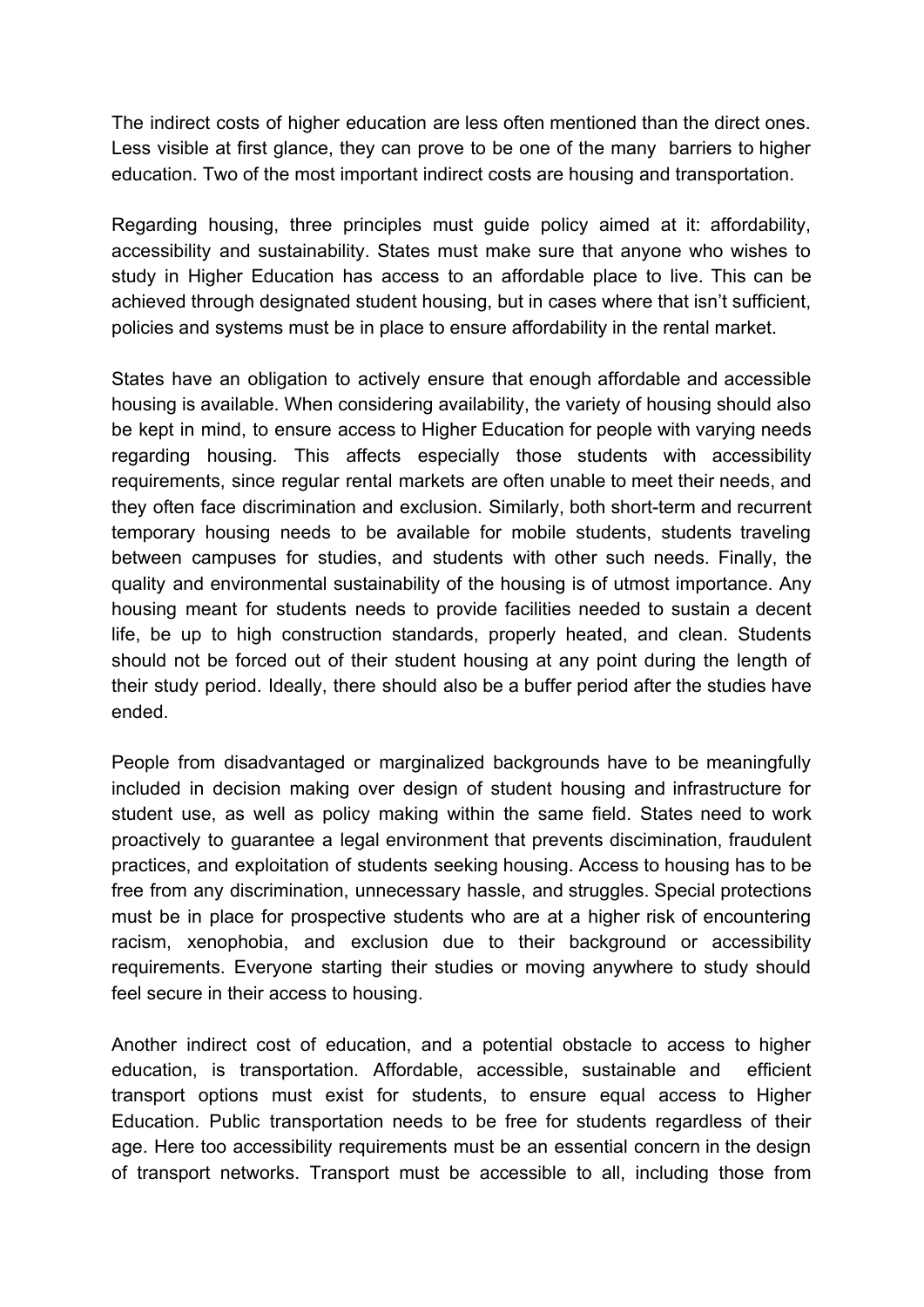disadvantaged background and/or having specific needs such as those with physical disabilities or caring for dependents.

#### <span id="page-9-0"></span>**MENTAL HEALTH & SUPPORT SERVICES**

The uncertainty of the fulfillment of one's basic needs also takes its toll on mental and physical health, with both of them being essential to succeeding in one's studies. Thus, access to comprehensive and adequate health care is required. Specific student support systems need to be available without financial burdens, as good health and wellbeing, whether mental or physical, should not be a luxury but a right. It is important that, when students make use of these support systems, their anonymity is always guaranteed, except in cases where the medical practitioner is required by law to breach confidentiality. It is up to the states, but also to the HEIs to provide adequate support in this regard. HEIs also have a responsibility to their students regarding mental health. The rhythm of studies, the pressure weighing on the students, a competitive environment, the fact that in most cases, Higher Education is designed for neurotypical people without taking into account the diversity of experiences and conditions, can all be substantial barriers to access, transition and completion. This has the effect of systematically excluding many from less privileged backgrounds and conditions, or making success in Higher Education harder to achieve.

Sufficient information on the available support systems must be provided - students must not be restricted from accessing these due to non accessible administrative paths, too long bureaucratic delays or due to the lack of awareness of the existence of such systems where they actually exist. To this day, societal stigma remains arguably the most prominent barrier to an individual accessing support for mental health difficulties. We must take into account how many societies have stigmatised mental health in the past, and how that subsequently has a knock-on effect on society today. We must engage actively in breaking down the stigma surrounding mental health in order to ensure those who need help feel comfortable reaching out, ultimately improving accessibility to mental health supports. In order to ensure the compatibility of Higher Education with care responsibilities, it is essential that special support services are provided for these students. Automatic enrollment and opt-out systems need to be preferred to prevent placing undue burdens on students and HEIs. Guidance needs to be provided to ensure that all are treated equally and can access the same amount of support if eligible and available.

# <span id="page-9-1"></span>FLEXIBLE LEARNING PATHWAYS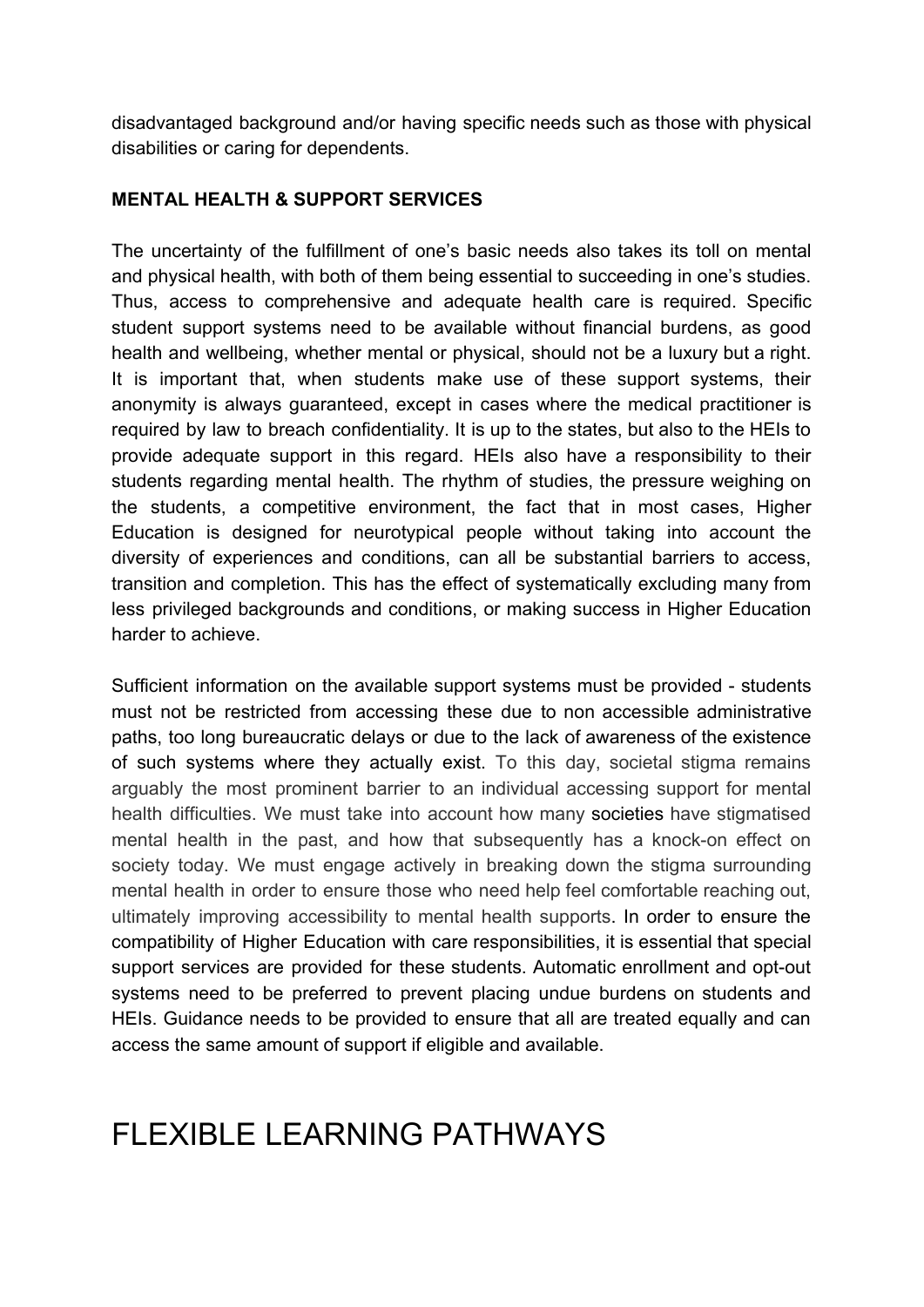Study programmes should be designed to be responsive to the diverse needs of students that have to reconcile studying with other commitments, such as work or family life. Besides the need for flexible forms of programme delivery, teaching methods should also be sensitive to and accommodate the diverse learning styles of mature students such as through recognition and utilisation of their prior experience and use of multidisciplinary approaches to learning. Designing flexible learning paths to enable people to enter or return to higher education without the need to interrupt their employment or caring duties is beneficial to their career progress and self-development, and a key factor in facilitating broader upward social mobility.

#### <span id="page-10-0"></span>**STUDENTS' EMPLOYMENT**

Students should be able to sustain decent living standards and afford their studies without having to work alongside their full-time programme. Student employment can raise concerns about the impact on academic achievement due to reduced time available for studies, and the impact on the quality of the student's educational experience, stress levels and mental health and overall completion rates<sup>6</sup>. Financial barriers faced by students through both direct and indirect costs of HE should be removed through social support systems. However, should some students wish to work alongside their studies, particularly if it has a positive impact on their academic achievement or personal development, they shouldn't face disadvantages or obstacles in their studies or work. In need-based social support systems for students, laws and practices should be in place to avoid either discouraging students from working in cases when they wish to work (e.g. systems where even minor income from work leads to distinctively lower social benefits), or creating distinctive incentives for students to work during their studies (e.g. systems where working students gain special benefits, either directly or indirectly). Working students' rights must be aligned with the country's highest standards related to labour regulation.

### <span id="page-10-1"></span>**STUDENT CENTRED LEARNING**

Student centred approaches in learning and teaching play a crucial role in creating inclusive higher education systems responsive to the diverse needs of all students. A strong connection between student centred learning (SCL) and the social dimension of higher education should be reflected in the creation of flexible learning pathways, as well as curricula design, and innovative pedagogical methods. All three should strive to respect and meet the individual needs and goals of students, based on mutual respect between student and teacher in the learning situation. This way, the narrative of each student becomes an important part of any learning process, enabling students to have individualized learning paths, study at different paces and

<sup>6</sup> Curaj, A., Deca, L. and Pricopie, R. (2018) *European Higher Education Area: The Impact of Past and Future Policies*. Springer International Publishing.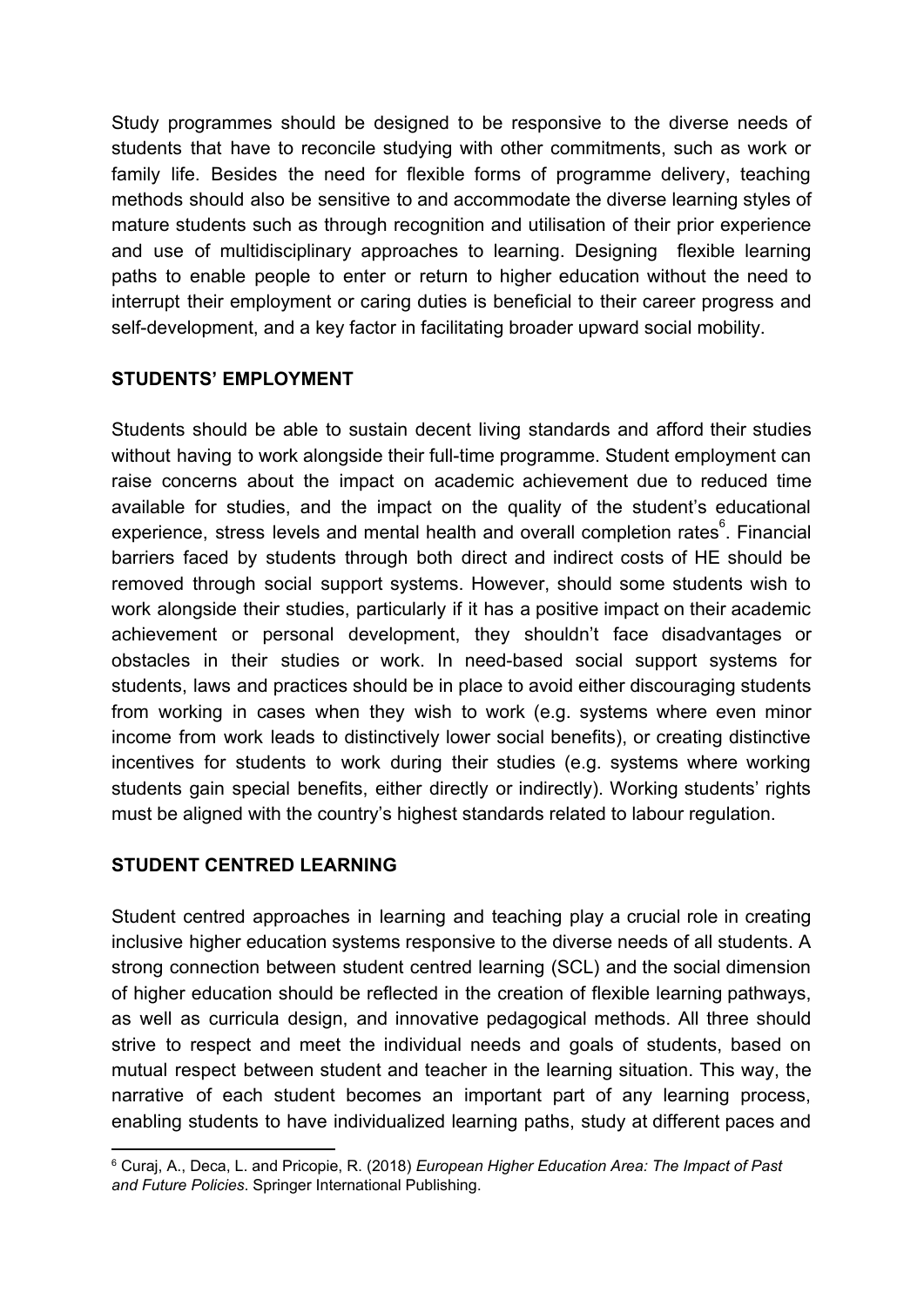in different situations in life. SCL is fundamental to establishing inclusive practices within HEIs. Besides actively engaging students within their academic communities and fostering the values of active citizenship and democratic participation, SCL can also lead to a significantly higher quality of education and improve student retention rates in higher education institutions<sup>7</sup>.

### <span id="page-11-0"></span>**LANGUAGE**

With a more diverse population of prospective and active students, stemming from the effects of increased immigration and demographic changes and a concurrent push to include currently under-represented groups in HE, it is crucial that language barriers restricting access and inclusion be addressed and overcome<sup>8</sup>. HEIs must reflect social diversity by fostering multicultural and multilingual learning environments aimed at facilitating the inclusion of students from all backgrounds. This firmly entails offering comprehensive, free, effective and accessible language learning programmes to all domestic and foreign individuals, including refugees, displaced persons and people with refugee-like status who require such support, to ensure sufficient proficiency in the language(s) studies are conducted in, in order to facilitate their entry to higher education. In addition, sufficient language support during studies should be available to the student throughout their studies and integrating progressively advancing language studies into the curriculum should be a key consideration. Furthermore, universal design must be an inherent practice in processes ranging from compiling study materials to designing infrastructure. Support systems must also be designed to include students with accessibility requirements in HE, with quality of education or experience not suffering in the process.

In the process of increasing internationalization, the English language has gained an important role within  $HE^{\prime}$ . However, the right of students to learn, to study and to be taught in the national language(s) must be firmly protected and supported with the required financial and organisational resources. Furthermore, the rights of minority language students, as well as prospective students with minority language backgrounds, need to be protected in HE systems. Degrees and programmes offered in regional or minority languages shouldn't be restricted, sufficient financial means should be available to support these and they must be subject to the same

<sup>7</sup> Attard, A., Di Ioro, E., Geven, K. and Santa, R. (2016) Student Centred Learning: Toolkit for Students, Staff and Higher Education Institutions. Brussels.

<sup>8</sup> Ó Maoláin, A., Popescu, C., Bergan, G., Sallinen, J., Savola, P., de Bruijn, S., Dalen, S., Servant, T. andGrønne, V. (2016) Handbook for National Unions of Students on Students with a Migrant or Ethnic Minority Background. Brussels.

<sup>9</sup> Garrett, P. and Balsà, L.G. (2014) International universities and implications of internationalisation for minority languages: views from university students in Catalonia and Wales. Journal of Multilingual and Multicultural Development: 35 (4), pgs 361-375.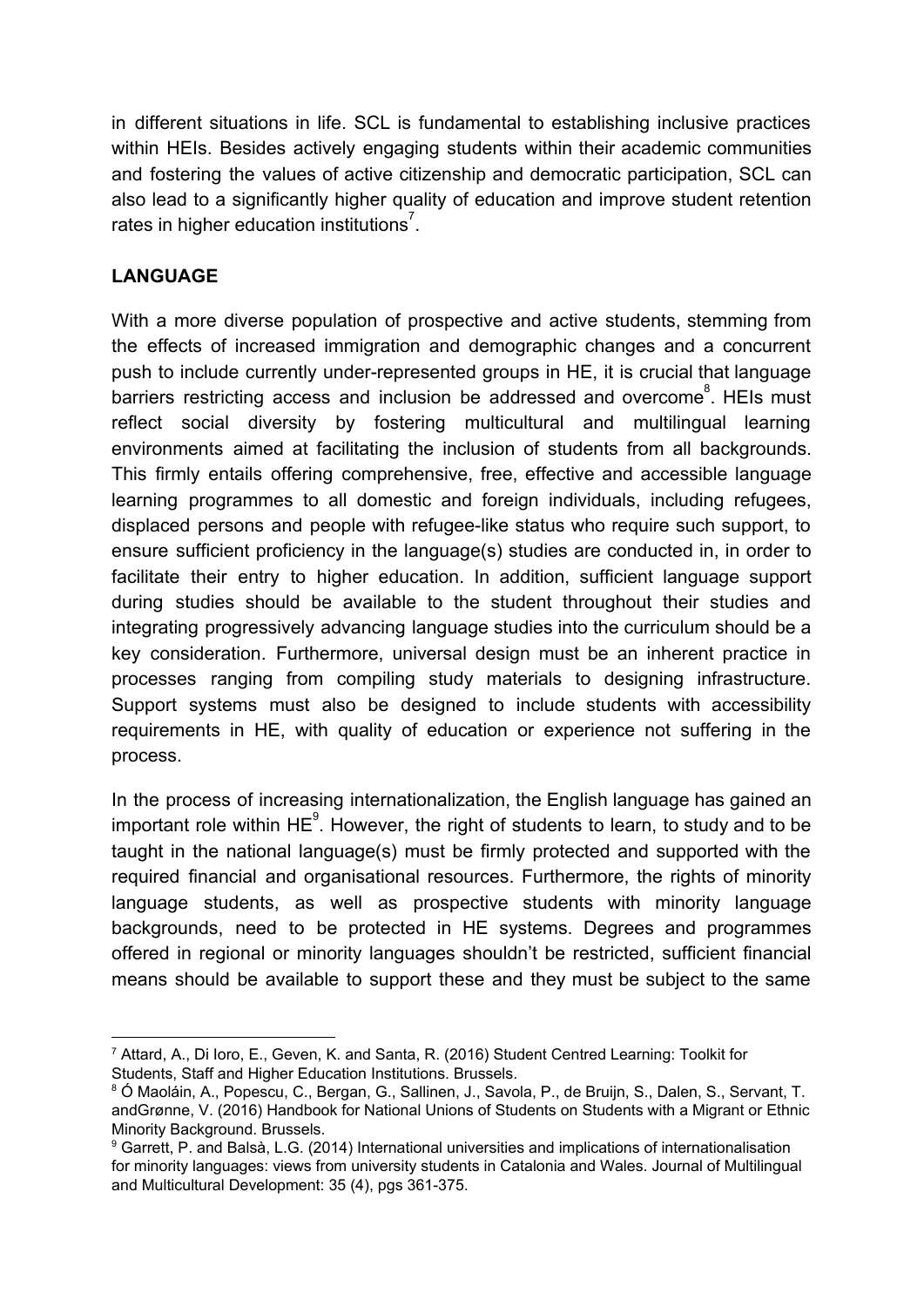quality standards as others. Attention should also be paid to ensure sufficient multilingual competence of teachers and staff in HEIs.

#### <span id="page-12-0"></span>**LIFELONG LEARNING**

In order to adapt to diverse populations and the needs of society, lifelong learning opportunities should be accessible to anyone at any point in their life and should be considered a pathway to improved quality of life. Lifelong learning incorporates any formal, informal and non-formal learning processes that can serve as tool in enabling individuals to achieve their personal and professional ambitions, regardless of one's social status. Lifelong learning is an important factor of upward social mobility, and functions to reduce social inequality across all of society while enhancing the societal academic rate. As employment habits are prone to rather rapid changes and, in tandem, changes in society emphasise the importance of personal development as a continuous process, HE systems should promote lifelong learning as a means to achieving universal access and dynamic learning environments. Flexible learning paths and the recognition of prior learning are indispensable tools in the proper function of lifelong learning. Furthermore, there should also be an interdependence between the higher education sector and their wider social communities through open dialogue that allows societal partners to produce new learning pathways for the wider community to participate in higher education systems.

# <span id="page-12-1"></span>**CONCLUSION**

The Social Dimension of Higher Education needs to be seen by all stakeholders as a core value and priority in the policy area of Higher Education. Prioritizing the Social Dimension is an essential step in creating the kind of society we students strive for. A society that is equal, intelligent, diverse, safe, prosperous, and sustainable. In this process, as in the process of creating and implementing all of the policies and practices outlined above, certain principles must be upheld throughout.

One such principle is that a broad, intersectional understanding of access must be at the center of considerations at all times. In order to achieve free education for all students, it is not enough to abolish tuition fees, if a lack of available housing, or high rental costs mean that those from disadvantaged backgrounds will be forced to work throughout their studies, or avoid HE altogether. A student loan system is broken, if it leaves students with debt that is only manageable to those with stable financial situations, or those coming from a wealthy background. Policy making in a way that focuses on access is undoubtedly more difficult and burdensome than the alternative of using one-size-fits-all measures, but it is essential if we wish to stop excluding people from facets of society meant for everyone.